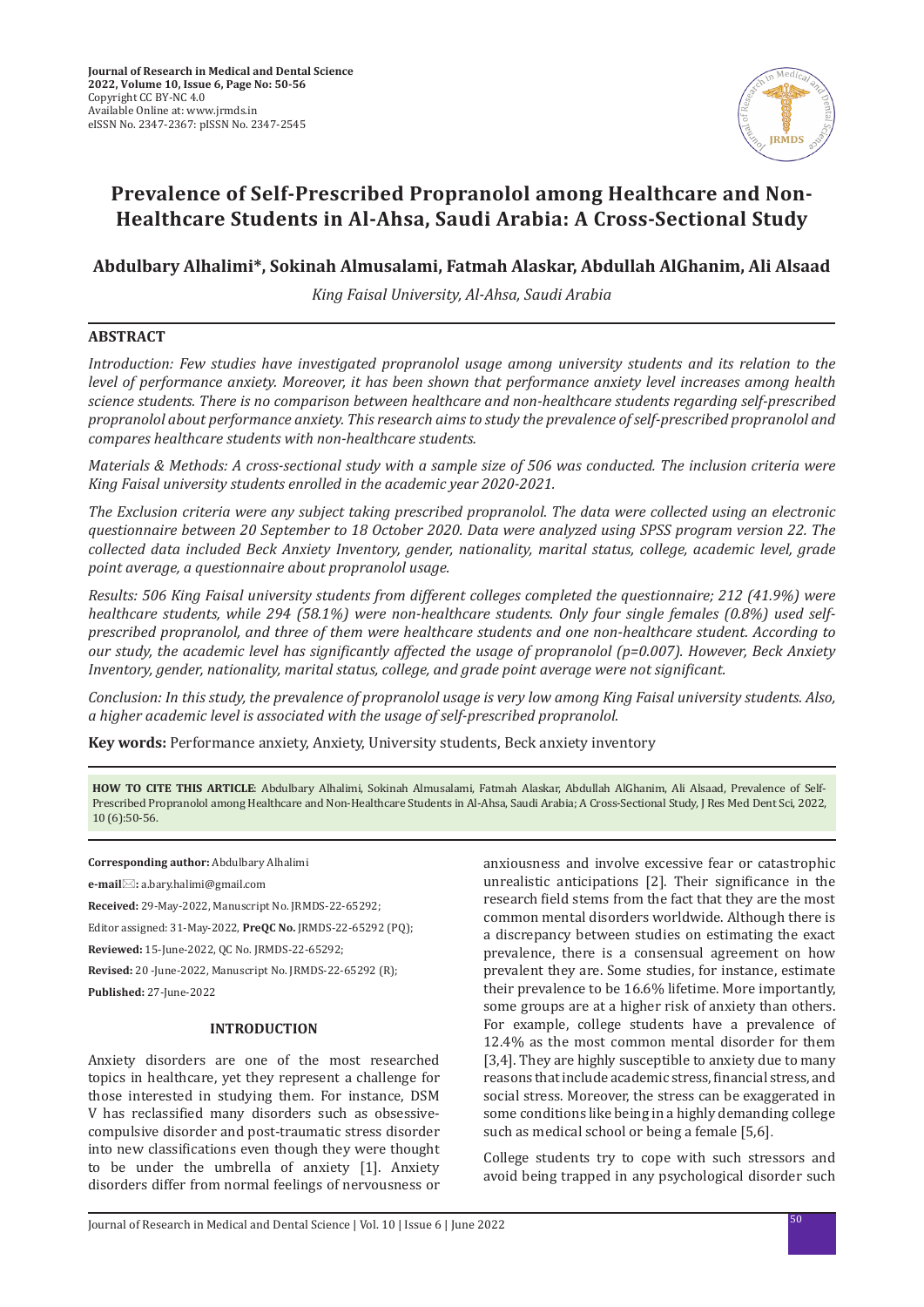as anxiety. Therefore, it was shown that there are suitable coping mechanisms such as praying and meditating, which were in 52.6% of the students. Also, some students tend to use the emotional coping strategy in which they try to accept the situation. Social support and exercising are also used and appear to have an inverse relationship with anxiety [4]. On the other hand, some students try drugs without a prescription to alleviate anxiety or mask its symptoms. Those symptoms can be psychological, such as fear of losing control, dying, and torrefying [7].

Physical symptoms of anxiety such as palpitations, tremors, and flushes are caused by overstimulation of the adrenergic system. Therefore, the students tend to use beta-adrenergic blockers to overcome this state of overstimulation due to their ability to reduce their heart rate and reduce arterial blood pressure [8]. Much research reported that 92.3% of students use medications, including beta-blockers, without prescription or doctor's consultation. It is worth mentioning that this percentage increases among healthcare students compared to nonhealthcare [9].

Since there is a lack of data in Saudi Arabia that describes the relationship between anxiety and the use of selfprescribed beta-blockers among college students, this study aimed to find out if there is such a relation and compare healthcare with non-healthcare students.

#### **METHODS**

#### **Study design and participants**

A cross-sectional study targeting undergraduate students at King Faisal University in the eastern province of Saudi Arabia containing more than 50000 students in 15 colleges was conducted from 20 September 2020 till 18 October 2020 to evaluate the anxiety level and its relation with self-prescribed beta-blockers use. Both genders were included in the study, and only those enrolled in the academic year of 2020-2021 were included, while those using beta-blockers with a prescription or who have not completed the questionnaire were excluded from the study.

### **Data collection method**

An electronic self-administered questionnaire was distributed via social media to all the students in the university. The sample size was calculated to be 385 using Richard Geiger equation with a confidence interval of 95%, margin error of 5%, and response rate of 50%. The questionnaire contained three main parts; the first one was about the demographical data of the participants, the second one was about the anxiety level, which was determined using Becker anxiety index (BAI) and divided into mild, moderate, and severe, and the third one was about beta-blockers use. The questionnaire was adopted from Al-Mohrej et al. study after taking written authorization from the corresponding author [5].

#### **Statistical analyses**

Data analysis was done using the Statistical Package for social sciences (SPPS) version 25. Chi-square test was

used for qualitative data, while Mann Whitney test was used for qualitative to quantitative data, and the level of significance was determined to be (p-value = 0.05) for all tests used in the study.

## **Ethical considerations**

The ethical approval was gained from the research ethics committee of the medical college of King Faisal University. Consent and ethical considerations were ensured for each participant before starting the questionnaire.

#### **RESULTS**

#### **Demographical data**

The study included all students at King Faisal University. The responses reached 506 participants. As shown in Table 1, 28.5% of the responses were males, while females constituted 71.5%. Most of the participants were from the college of medicine (21.7%), followed by the College of Art (12.1%). On the other hand, the community college and Abaqiq were the minor participants constituting only (0.6%) for each.

Regarding the academic level, 31.8% of the participants were in their second year of college. Following them, the third-year participants constituted 22.5% of the participants. 61.5% of the participants in the study scored a mild level of anxiety on Beck Anxiety Inventory. Contrarily, 15.2% of them scored a severe level of anxiety while the others, which represented 23.3%, scored a moderate level. More details are shown in Table 1.

#### **Demographic data of propranolol users**

As Table 2 shows, out of 506 participants, there were only four who used the beta-blocker (Propranolol). All of the 4 participants, which represent 0.79% were females. 2 (50%) of them were in the college of medicine while 1 (25%) was in the college of clinical pharmacy and the other 1 (25%) was in the college of computer science. None of the propranolol users were in the first year, while only 1 (25%) of the users were in their second year, and the other 3 (75%) were in their fifth year. 1 (25%) of the users scored a mild level of anxiety on Beck Anxiety Inventory, 1 (25%) scored moderate, and 2 (50%) scored a severe level. Their all-year academic average GPA was 4.65 out of 5, while the average of the last two semesters decreased to 4.60 out of 5. On the other hand, the allyears average GPA of the non-users was 4.22 out of 5, which increased in the last two semesters to 4.31.

#### **The effect of gender, nationality, college, academic level, marital status, smoking on propranolol usage**

Table 3 shows in detail the multivariate analysis of propranolol use predictors. It has been found that there was no significant relationship between gender and the use of beta-blockers as the (P-value = .205). Also, the type of college and GPA did not have significant relationships as the (P-value = .864) and (P-value = .132). More importantly, the stress level was not associated with the use since the (P-value = .130). Smoking and marital status were not associated with the use since the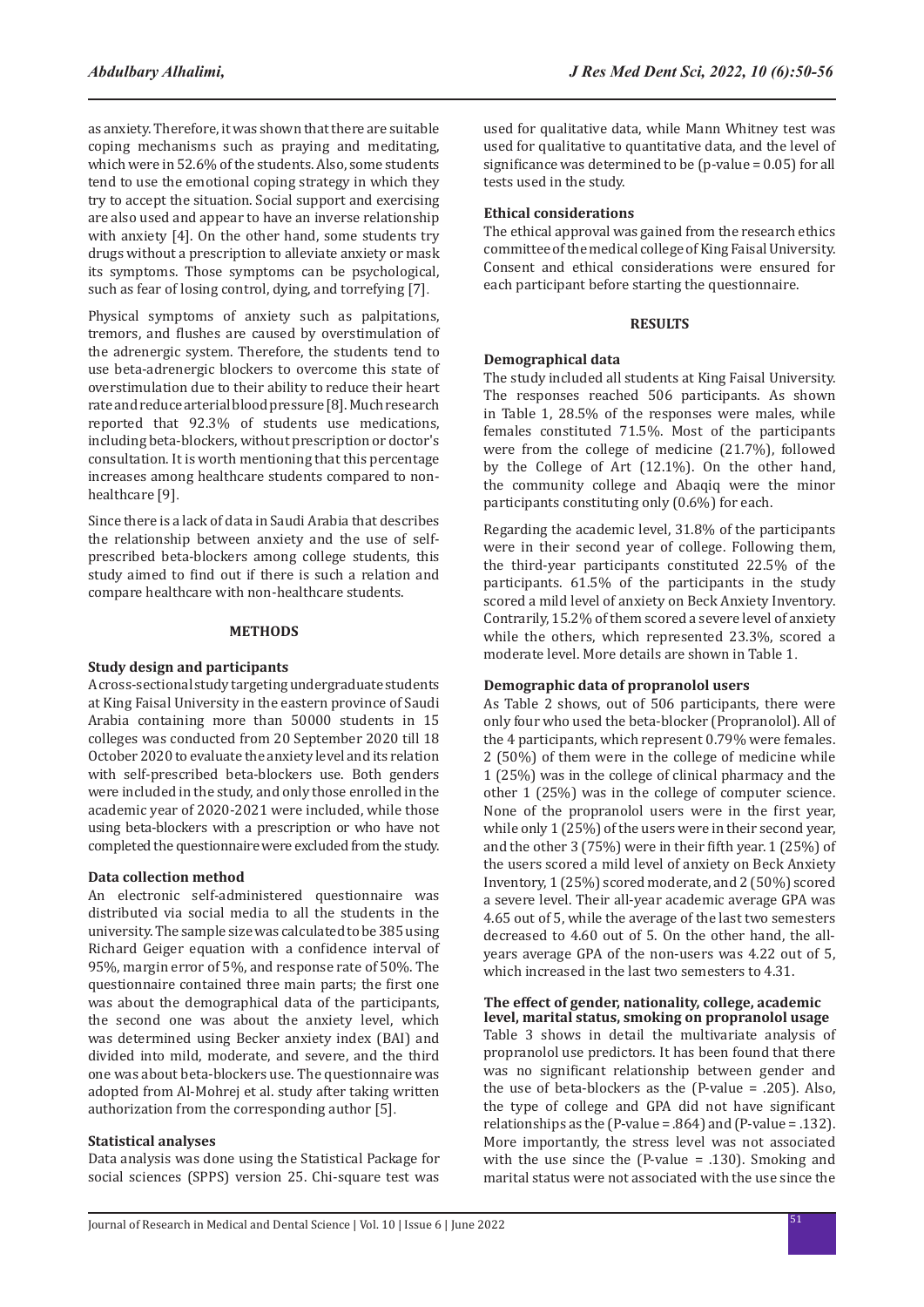|                                  |                                        | Count | %      |
|----------------------------------|----------------------------------------|-------|--------|
|                                  | Male                                   | 144   | 28.50% |
| Gender                           | Female                                 | 362   | 71.50% |
| Nationality                      | Saudi                                  | 499   | 98.60% |
|                                  | Non-Saudi                              | 7     | 1.40%  |
|                                  | Medicine                               | 110   | 21.70% |
|                                  | Education                              | 8     | 1.60%  |
|                                  | Law                                    | 24    | 4.70%  |
|                                  | Art                                    | 61    | 12.10% |
|                                  | Agricultural and food sciences         | 28    | 5.50%  |
|                                  | Applied studies & community<br>service | 3     | 0.60%  |
|                                  | Community college in Abaqiq            | 3     | 0.60%  |
| College                          | Dentistry                              | 21    | 4.20%  |
|                                  | <b>Clinical Pharmacy</b>               | 34    | 6.70%  |
|                                  | <b>Applied Medical Science</b>         | 47    | 9.30%  |
|                                  | <b>Veterinary Medicine</b>             | 4     | 0.80%  |
|                                  | Engineering                            | 28    | 5.50%  |
|                                  | <b>Business</b>                        | 56    | 11.10% |
|                                  | <b>Computer Science</b>                | 31    | 6.10%  |
|                                  | Science                                | 48    | 9.50%  |
|                                  | Preparatory year                       | 34    | 6.70%  |
|                                  | 2nd year                               | 161   | 31.80% |
|                                  | 3rd year                               | 114   | 22.50% |
| Academic Level                   | 4th year                               | 102   | 20.20% |
|                                  | 5th year                               | 55    | 10.90% |
|                                  | 6th year                               | 21    | 4.20%  |
|                                  | Internship                             | 19    | 3.80%  |
|                                  | Single                                 | 426   | 84.20% |
|                                  | Married                                | 72    | 14.20% |
| Marital status                   | Divorced                               | 7     | 1.40%  |
|                                  | Widowed                                | 1     | 0.20%  |
|                                  | Yes, till now                          | 25    | 4.90%  |
| Do you smoke?                    | Yes, but I quit                        | 19    | 3.80%  |
|                                  | No                                     | 462   | 91.30% |
|                                  | Mild                                   | 311   |        |
| <b>Beck Anxiety</b><br>Inventory | Moderate                               | 118   |        |
|                                  | Severe                                 | 77    |        |

**Table 1: Sociodemographic data of the participants.**

**Table 2: Demographic data and propranolol use.**

|                                               |                                        | Previous propranolol usage |            |                |            |
|-----------------------------------------------|----------------------------------------|----------------------------|------------|----------------|------------|
|                                               |                                        | No<br>Yes                  |            |                |            |
|                                               |                                        |                            | Count Mean |                | Count Mean |
| Gender                                        | Male                                   | 0                          |            | 144            |            |
|                                               | Female                                 | 4                          |            | 358            |            |
|                                               | Saudi                                  | 4                          |            | 495            |            |
| Nationality                                   | Non-Saudi                              | 0                          |            | $\overline{7}$ |            |
|                                               | Medicine                               | $\overline{2}$             |            | 108            |            |
|                                               | Education                              | 0                          |            | 8              |            |
|                                               | Law                                    | 0                          |            | 24             |            |
|                                               | Art                                    | 0                          |            | 61             |            |
|                                               | Agricultural and food<br>sciences      | 0                          |            | 28             |            |
| College                                       | Applied studies &<br>community service | 0                          |            | 3              |            |
|                                               | Community college in<br>Abaqiq         | 0                          |            | 3              |            |
|                                               | Dentistry                              | 0                          |            | 21             |            |
|                                               | Clinical Pharmacy                      | 1                          |            | 33             |            |
|                                               | <b>Applied Medical Science</b>         | 0                          |            | 47             |            |
|                                               | Veterinary Medicine                    | 0                          |            | 4              |            |
|                                               | Engineering                            | 0                          |            | 28             |            |
|                                               | <b>Business</b>                        | 0                          |            | 56             |            |
|                                               | <b>Computer Science</b>                | 1                          |            | 30             |            |
|                                               | Science                                | 0                          |            | 48             |            |
|                                               | Preparatory year                       | 0                          |            | 34             |            |
|                                               | 2nd year                               | $\mathbf{1}$               |            | 160            |            |
|                                               | 3rd year                               | 0                          |            | 114            |            |
| Academic Level                                | 4th year                               | 0                          |            | 102            |            |
|                                               | 5th year                               | 3                          |            | 52             |            |
|                                               | 6th year                               | 0                          |            | 21             |            |
|                                               | Internship                             | 0                          |            | 19             |            |
|                                               | Single                                 | 4                          |            | 422            |            |
| Marital status                                | Married                                | 0                          |            | 72             |            |
|                                               | Divorced                               | $\Omega$                   |            | 7              |            |
|                                               | Widowed                                | 0                          |            | $\mathbf{1}$   |            |
|                                               | Yes, till now                          | 0                          |            | 25             |            |
| Do you smoke?                                 | Yes, but I quit                        | 0                          |            | 19             |            |
|                                               | No                                     | $\overline{4}$             |            | 458            |            |
| <b>Beck Anxiety</b><br>Inventory              | Mild                                   | 1                          |            | 310            |            |
|                                               | Moderate                               | 1                          |            | 117            |            |
|                                               | Severe                                 | $\overline{2}$             |            | 75             |            |
| Academic GPA                                  |                                        |                            | 4.65       |                | 4.227      |
| Academic GPA<br>for the last two<br>semesters |                                        |                            | 4.6        |                | 4.31       |

hand, the academic level seemed to be the only factor associated with the high Propranolol usage by 17.625 times since the (P-value = .007).

(P values were 0.825, 0.860) respectively. On the other

## **Regarding propranolol usage**

Table 4 shows that only one user (25%) started taking the propranolol in the first year, while no one has taken it in the second year, the sixth year, and the internship. On the other hand, one user (25%) started taking it in the third year, one user (25%) started taking it in the fourth year, and one user (25%) started taking it in the fifth year. Two of the users (50%) reported using it five times or less, while the other two (50%) reported using it more than ten times. Regarding the occasions that pushed the users to consume the propranolol, 2 (50%) admitted they use before practical exams (OSPE/OSCE), 2 (50%) prior to oral exams, 3 (75%) before posters or oral presentations, and only 1 (25%) admitted they use during the written exams period. Furthermore, three users (75%) admitted that they increased the dose; Two

before the practical exams, two before the oral exams, and one before a poster or oral presentation. Moreover, all of the users found the drug effective against anxiety, while only (75%) of them were aware of the side effects (75%). The users reported experiencing side effects such as hypotension, slow heart rate, fatigue, and constipation. Regarding how they heard about the drug, (50%) of the users reported that they heard from social media.

## **Relationship between gender and beck anxiety inventory**

Figure 1 shows that out of 362 females who participated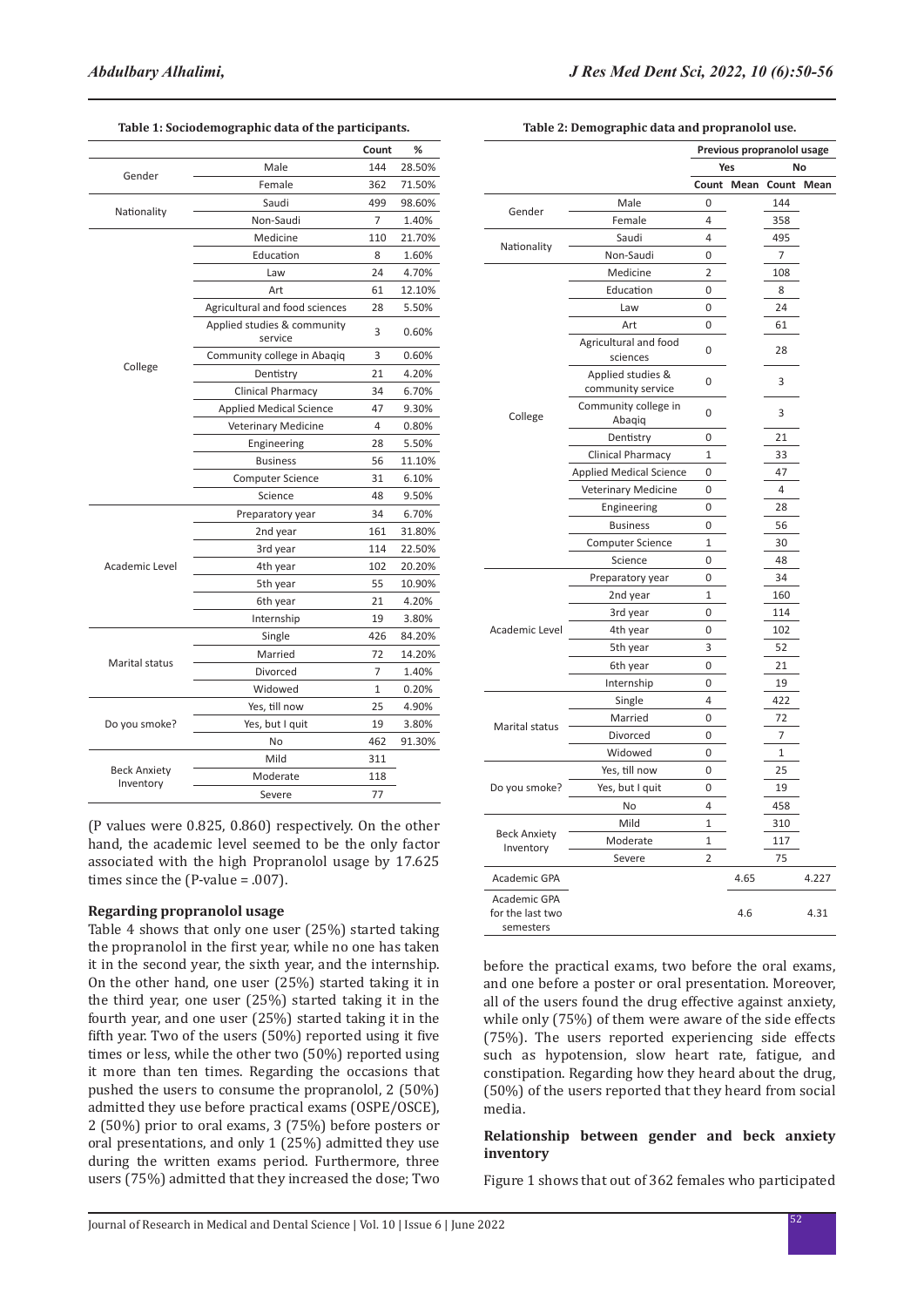| Table 3: The effect of gender, nationality, collage, academic |  |
|---------------------------------------------------------------|--|
| level, marital status, smoking on propranolol usage.          |  |

|                               | Pearson chi-square tests |                            |  |  |  |
|-------------------------------|--------------------------|----------------------------|--|--|--|
|                               |                          | Previous propranolol usage |  |  |  |
|                               | Chi-square               | 1.604                      |  |  |  |
| Gender                        | df                       | 1                          |  |  |  |
|                               | Sig.                     | 0.205a                     |  |  |  |
|                               | Chi-square               | 0.057                      |  |  |  |
| Nationality                   | df                       | $\mathbf{1}$               |  |  |  |
|                               | Sig.                     | 0.812a,b                   |  |  |  |
|                               | Chi-square               | 8.468                      |  |  |  |
| College                       | df                       | 14                         |  |  |  |
|                               | Sig.                     | 0.864a,b                   |  |  |  |
|                               | Chi-square               | 17.625                     |  |  |  |
| Academic Level                | df                       | 6                          |  |  |  |
|                               | Sig.                     | $0.007a,b,*$               |  |  |  |
|                               | Chi-square               | 0.757                      |  |  |  |
| Marital status                | df                       | 3                          |  |  |  |
|                               | Sig.                     | 0.860a,b                   |  |  |  |
|                               | Chi-square               | 0.384                      |  |  |  |
| Do you smoke?                 | df                       | 2                          |  |  |  |
|                               | Sig.                     | 0.825a,b                   |  |  |  |
|                               | Chi-square               | 4.082                      |  |  |  |
| <b>Beck Anxiety Inventory</b> | df                       | 2                          |  |  |  |
|                               | Sig.                     | 0.130a,b                   |  |  |  |

## **Table 4: Different questions regarding propranolol usage.**

|                                                                                               | Count          |
|-----------------------------------------------------------------------------------------------|----------------|
| When did you start taking Propranolol (Inderal)?                                              | 502            |
| Preparatory year                                                                              | 1              |
| 2nd year                                                                                      | 0              |
| 3rd year                                                                                      | $\mathbf{1}$   |
| 4th year                                                                                      | 1              |
| 5th year                                                                                      | 1              |
| 6th year                                                                                      | 0              |
| Internship                                                                                    | 0              |
| How many times you have consumed Propranolol (Inderal)?                                       | 502            |
| 5 times or less                                                                               | 2              |
| $6 - 10$                                                                                      | 0              |
| More than 10 times                                                                            | 2              |
| When do you use the Propranolol (Inderal) the most?                                           | 502            |
| Before practical exams (OSCE/<br>OSPE)                                                        | 2              |
| Before Oral exams                                                                             | 2              |
| Before poster or oral presentation                                                            | 3              |
| During written exams period                                                                   | 1              |
| Do you still use Propranolol (Inderal)?                                                       | 502            |
| Yes                                                                                           | 2              |
| No                                                                                            | $\overline{2}$ |
| How did you know about propranolol (Inderal)?                                                 | 502            |
| Social media                                                                                  | 2              |
| <b>Medical websites</b>                                                                       | 1              |
| Medical prescription                                                                          | 0              |
| The pharmacist                                                                                | 1              |
| Your colleague                                                                                | 0              |
| My curriculum                                                                                 | 1              |
| Have you increased your dose at any time?                                                     | 502            |
| Yes                                                                                           | 3              |
| No                                                                                            | 1              |
| If your previous answer was Yes, What activity requires you to<br>use higher than usual dose? | 502            |

| Before practical exams (OSCE/OSPE)                                                                             | 2   |
|----------------------------------------------------------------------------------------------------------------|-----|
| <b>Before Oral exams</b>                                                                                       | 2   |
|                                                                                                                |     |
| Before poster or oral presentation                                                                             | 1   |
| During written exams period                                                                                    | 0   |
| I need to increase the dose<br>because of reduce efficacy                                                      | 1   |
| I did not increase the dose                                                                                    | 1   |
| Did you find Propranolol (Inderal) effective to reduce anxiety?                                                | 502 |
| Yes                                                                                                            | 4   |
| No                                                                                                             | 0   |
| Would you<br>recommend<br>it for other<br>colleague?                                                           | 502 |
| Yes                                                                                                            | 1   |
| No                                                                                                             | 3   |
| Are you aware of the complications resulting from taking<br>Propranolol (Inderal) without medical supervision? | 502 |
| Yes                                                                                                            | 3   |
| No                                                                                                             | 1   |
| In your opinion, does Propranolol (Inderal) cause the following:                                               | 502 |
| Hypotension<br>Yes                                                                                             | 4   |
| No                                                                                                             | 0   |
| I do not know                                                                                                  |     |
|                                                                                                                | 0   |
| Slow heart rate<br>Yes                                                                                         | 3   |
| No                                                                                                             | 1   |
| I do not know                                                                                                  | 0   |
| Constipation<br>Yes                                                                                            | 4   |
| No                                                                                                             | 0   |
| I do not know                                                                                                  | 0   |
| Shortness of breath<br>Yes                                                                                     | 2   |
| No                                                                                                             | 2   |
| I do not know                                                                                                  | 0   |
| Erectile dysfunction<br>Yes                                                                                    | 0   |
| No                                                                                                             | 0   |
| I do not know                                                                                                  | 4   |
| Yes<br>Fatigue                                                                                                 | 2   |
| No                                                                                                             | 2   |
| I do not know                                                                                                  | 0   |
| Cold extremities<br>Yes                                                                                        | 3   |
| No                                                                                                             | 0   |
| I do not know                                                                                                  |     |
|                                                                                                                | 1   |
| Hypoglycemia<br>Yes                                                                                            | 1   |
| No                                                                                                             | 1   |
| I do not know                                                                                                  | 2   |
| <b>Bad dreams</b><br>Yes                                                                                       | 1   |
| No                                                                                                             | 1   |
| I do not know                                                                                                  | 2   |
| Have you ever had some of Propranolol (Inderal)'s side effects/<br>complications?                              | 502 |
| Yes                                                                                                            | 3   |
| No                                                                                                             | 1   |
| If your previous answer was yes, What were the complication you had?                                           | 502 |
| Hypotension                                                                                                    | 2   |
| Slow heart rate                                                                                                | 1   |
| Constipation                                                                                                   | 2   |
| Shortness of breath                                                                                            | 2   |
| Erectile dysfunction                                                                                           | 0   |
| Fatigue                                                                                                        | 2   |
| Cold extremities                                                                                               | 1   |
| Hypoglycemia                                                                                                   | 0   |
| <b>Bad dreams</b>                                                                                              | 1   |
|                                                                                                                |     |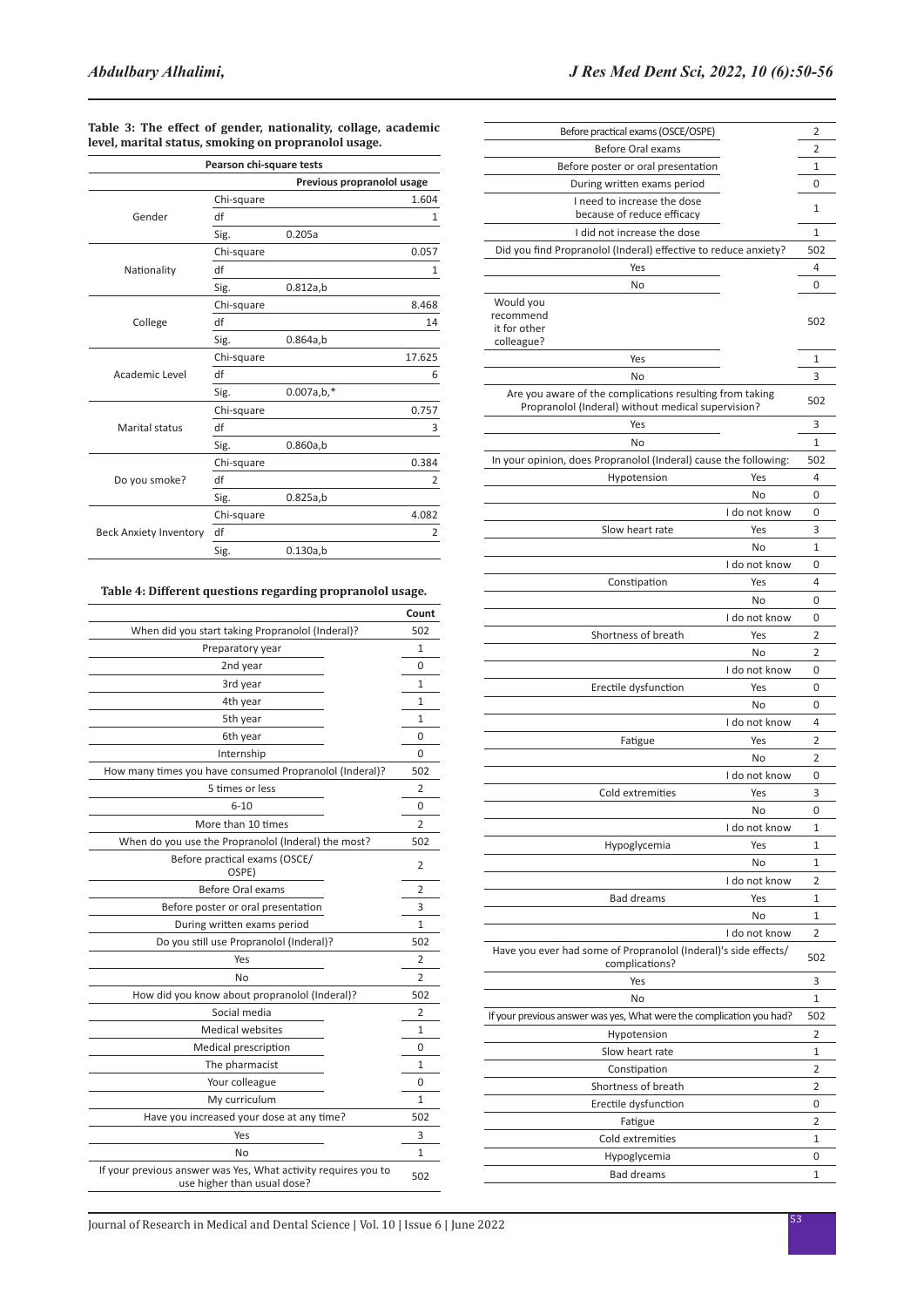

**Figure 1: Gender and BAI score.**

in the study, 64 females scored severe scores in BAI, which constituted 17.68% of them. On the other hand, only 13 males out of 144 scored high, which constituted 9.03% of the male participants. Significant difference between genders in BAI scores in favor of females (P-value = 0.005).

#### **DISCUSSION**

This cross-sectional study was done using a convenient sampling technique among King Faisal University students enrolled in the academic year 2020-2021.

The study investigated the use of unprescribed propranolol among 506 participants and its relation to high-performance anxiety through a previously validated questionnaire. The questionnaire developer authorized the study conductors to use his questionnaire and translate it to Arabic, and it was conveniently distributed through social media (WhatsApp, Twitter). The study results found that 17.68% of the female participants suffer from severe anxiety while 25% of them suffer from a moderate level of anxiety on BAI. On the other hand, the male participants showed better anxiety regulation. For instance, only 9.03% of them have been categorized under severe anxiety score on BAI. It is shown that only 0.79% of the participants in the study have used propranolol; all of them were females. Unexpectedly, the number of female users is insufficient to indicate a gender association with propranolol use (P-value =0.205).

To our knowledge, this is the first study to be conducted in the region to comprehensively demonstrate prevalence, patterns, attitude, and knowledge of the use of propranolol among healthcare and non-healthcare students for anxiety relying on an objective measure and stress relief.

The findings of this study will provide a baseline of attitudes and knowledge about using propranolol among King Faisal University students and anxiety levels and emotion regulation among them. The study results assess the adequacy of the educational campaigns in anxiety and awareness of the adverse effects and complications of propranolol misuse. These findings are expected to understand better the students' emotional states and the events that make them liable to misuse propranolol. Furthermore, the findings are expected to direct future interventions to specific, focused areas and make them fruitful.

Various studies have shown that unprescribed propranolol use is relatively common among medical students. While the prevalence of propranolol varies between studies, it is thought that the drug usage in the current study's sample is the lowest, with about 0.79% of the sample using propranolol during their college years. Such results are consistent with what was reported in Switzerland, which was (1.2%), but incomparable with what was reported in Riyadh, Saudi Arabia (30%) [5,10]. Contrary to Al-Mohrej found, all propranolol users in the current sample were females, while males were less likely to use propranolol. Furthermore, in the Iranian study, female students used propanol at a higher rate than male students (5,10). This finding can be attributed to how males and females cope differently with stressful life events. According to Mona A Alfadeel's research, females tend to use emotion-focused coping, an inefficient coping strategy [11]. Furthermore, Krishna Subhash Vyas reported that females exhibit a higher level of anxiety than males [6].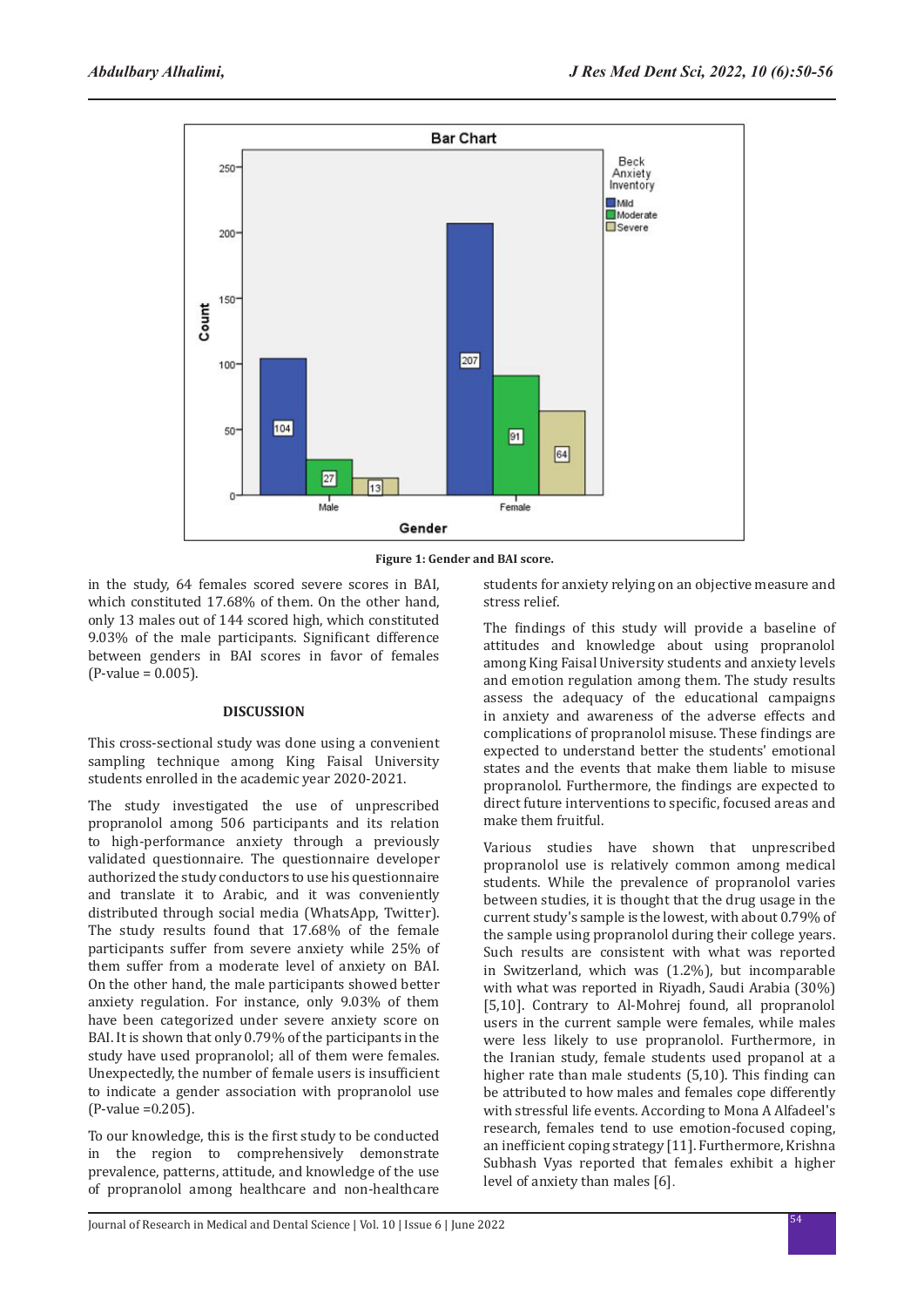Even though there is no significant difference in drug abuse between healthcare and non-healthcare students (P-value =0.825), 75 % of users are healthcare students. This can be explained by the assumption that knowing about beta-blockers increases the likelihood of abusing them, but it is not a drug that is appealing to try. In the Switzerland study, for example, it was discovered to be the least used drug among methylphenidate (4.1% ), sedatives (2.7% ), alcohol (5.6% ), cannabis (2.5% ), and beta-blockers (1.2% ) [9].

There were no propranolol users in the first year and only one user in the second year. On the other hand, (75%) of the users were in their fifth year of study. These findings are highly comparable with what Al-Mohrej found in his observations [5]. This could be attributed to increasing pressure throughout the academic years and the difficulty of the curriculum in the final years. According to research from Germany, anxiety affects older students more than younger students. They also reported more substance abuse and, in some cases, more consumption of prescription requiring drugs such as beta-blockers [12].

Most of the propranolol users in the current sample, constituting around (75%), used it before poster or oral presentations, while only (25%) consumed it before a written exam. This discrepancy can be attributed to a comorbid psychiatric disorder known as social anxiety. Because social anxiety decreases with masculine gender role orientation, it may explain why all of the users in the sample were females [13]. Moreover, (50%) increased the dose before OSCE, and others (50%) increased it before oral exams. On the other hand, only (25%) increased the dose before a poster presentation. Such findings suggest that, in addition to social anxiety shared by OSCE, oral exams, and oral presentations, OSCE exams are incredibly stressful and force users to increase their doses. This explanation is constant with Iranian research, which has found that (63%) of the students considered OSCE exams very stressful [14].

Although the knowledge about propranolol is not significantly correlated with its misuse (P-value = .178), the drug was introduced to (75%) of the users through social media and medical websites. Even though all of the samples considered the drug effective, (75%) would not recommend it to a friend. This can be explained by their knowledge about the side effects in which all of them are aware that it can cause hypotension and constipation, (75%) of them are aware of the slow heart rate, and (50%) are aware of fatigue and shortness of breath.

Our study has some limitations due to the lack of organizational support and funds, but we did not spare any effort to overcome them as possible. First, although we achieved very high response rates, reducing the possibility of response bias, data sampling was convenient because the survey was distributed through existing networks, which may necessitate a cautious interpretation of our data. Furthermore, the sample is from a single university; more extensive studies involving students from multiple universities may be more beneficial and provide more accurate data about the behavior of Saudi university students. Finally, the findings should not be generalized to the whole population because that is beyond the scope of our study.

Future studies should broaden the scope of this study to investigate the prevalence of using propranolol and other types of drugs in the general population to determine whether prescription drugs are used only by health sciences and university students or by employees. Furthermore, future research should focus on students' attitudes toward using such drugs and whether they believe such behavior is acceptable, depending on subject characteristics and context. More studies into the prevalence of other more dangerous drugs used by university students to overcome performance anxiety or improve academic achievement are needed to determine its prevalence and improve educational and awareness campaigns in the community.

#### **CONCLUSION**

The prevalence of propranolol use among King Faisal University students was very low in this study. Also, a higher academic level is significantly associated with the usage of self-prescribed propranolol. Furthermore, it was noticeable that females suffer from anxiety more than males.

#### **REFERENCES**

- 1. Kupfer DJ. [Anxiety and DSM-5](https://www.tandfonline.com/doi/full/10.31887/DCNS.2015.17.3/dkupfer). Dialogues Clin Neurosci 2015; 17:245.
- 2. Angst J, Vollrath M. [The natural history of anxiety disorders.](https://onlinelibrary.wiley.com/doi/abs/10.1111/j.1600-0447.1991.tb03176.x) Acta Psychiatra Scandinavica 1991; 84:446–452.
- 3. Jayakody K, Gunadasa S, Hosker C. [Exercise for anxiety](https://bjsm.bmj.com/content/48/3/187.short)  [disorders: Systematic review](https://bjsm.bmj.com/content/48/3/187.short). Br J Sports Med 2014; 48:187–196.
- 4. Jones PJ, Park SY, Lefevor GT. [Contemporary college student](https://onlinelibrary.wiley.com/doi/abs/10.1002/jocc.12107)  [anxiety: The role of academic distress, financial stress, and](https://onlinelibrary.wiley.com/doi/abs/10.1002/jocc.12107)  [support](https://onlinelibrary.wiley.com/doi/abs/10.1002/jocc.12107). J College Counseling 2018; 21:252–264.
- 5. Al-Mohrej OA, Al-Bani WM, AlShaalan NS, et al. [Prevalence of self-prescribing propranolol among](https://www.sciencedirect.com/science/article/pii/S2452301116300700)  [medical and dental students in Riyadh, Saudi Arabia:](https://www.sciencedirect.com/science/article/pii/S2452301116300700)  [A cross-sectional study.](https://www.sciencedirect.com/science/article/pii/S2452301116300700) Health Professions Education 2018; 4:16–26.
- 6. Vyas KS, Stratton TD, Soares NS. [Sources of medical](https://uknowledge.uky.edu/behavsci_facpub/30/)  [student stress](https://uknowledge.uky.edu/behavsci_facpub/30/). Educ Health: Change Learning Practice 2017; 30:232–235.
- 7. https://www.gphealth.org/media/1087/anxiety.pdf
- 8. Brudkowska Ż, Tomczyk M, Jusiak K, et al. [The role of](https://www.academia.edu/download/75738189/article-p209.pdf)  [beta-adrenolytic drugs in treating anxiety disorders.](https://www.academia.edu/download/75738189/article-p209.pdf) Curr Problems Psychiatr 2018; 19:209–224.
- 9. Maier LJ, Liechti ME, Herzig F, et al. [To dope or not to](https://journals.plos.org/plosone/article?id=10.1371/journal.pone.0077967)  [dope: Neuroenhancement with prescription drugs and](https://journals.plos.org/plosone/article?id=10.1371/journal.pone.0077967)  [drugs of abuse among Swiss university students.](https://journals.plos.org/plosone/article?id=10.1371/journal.pone.0077967) PLoS ONE 2013; 8.